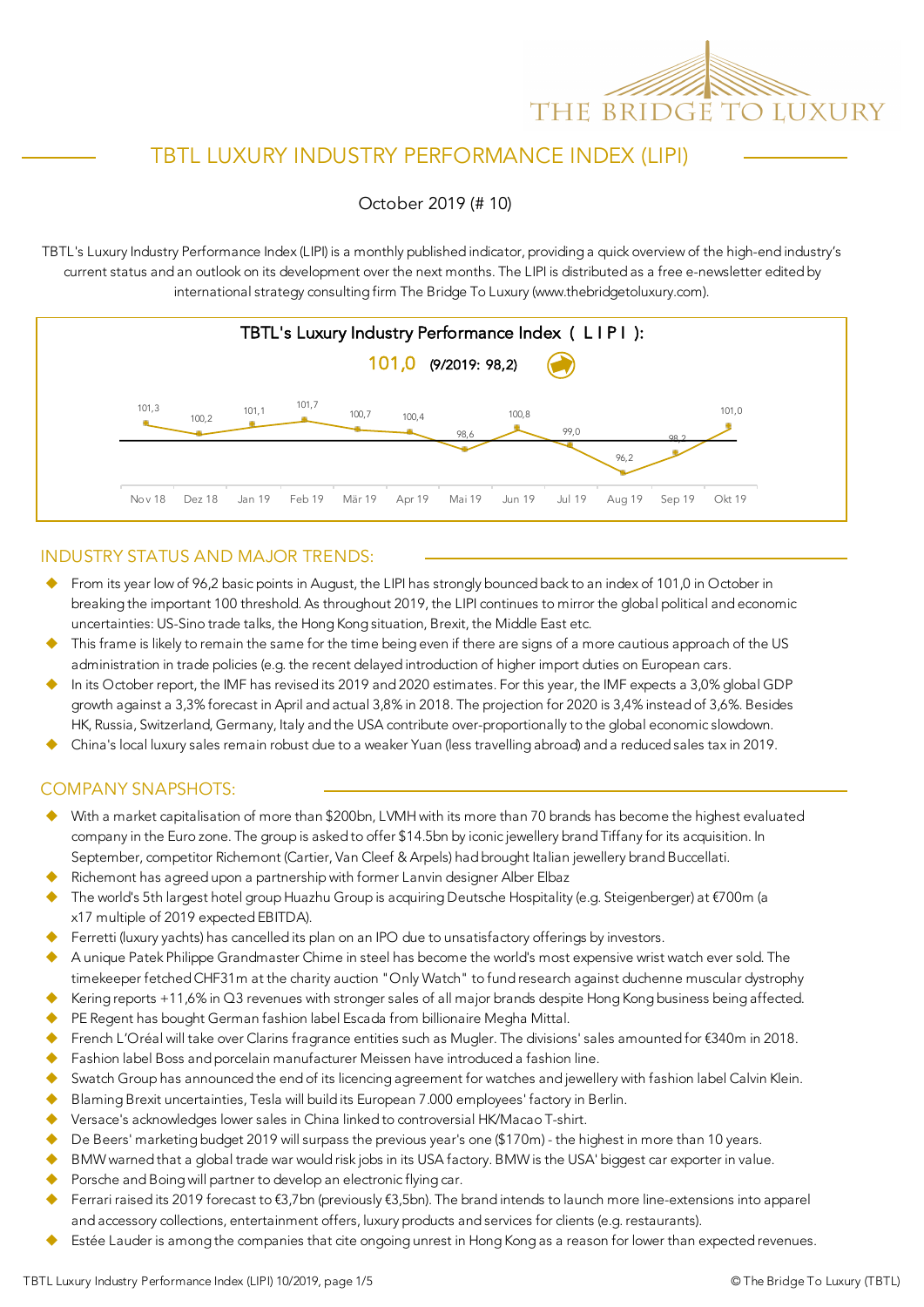

## (A) Development share prices in the luxury industry (in %)

| Company                   | <b>MoM</b> | YoY      | 5Y-o-5Y  | <b>CAGR 5Y</b> | Category          |
|---------------------------|------------|----------|----------|----------------|-------------------|
| Hermès                    | 1,7%       | 27,7%    | 161,0%   | 21,2%          | Luxury group      |
| Kering                    | 9,1%       | 29,6%    | 256,5%   | 28,9%          | Luxury group      |
| <b>LVMH</b>               | 4,9%       | 42,3%    | 213,6%   | 25,7%          | Luxury group      |
| Chow Tai Fook             | 9,1%       | 2,8%     | $-20,6%$ | $-4,5%$        | Watches & Jewelry |
| Citychamp                 | $-2,3%$    | 5,6%     | 66,7%    | 10,8%          | Watches & Jewelry |
| Hengdeli                  | $-12,0%$   | 1,5%     | $-58,8%$ | $-16,2%$       | Watches & Jewelry |
| Lao Feng Xiang            | 3,3%       | 38,6%    | 69,2%    | 11,1%          | Watches & Jewelry |
| Movado                    | 4,8%       | $-32,4%$ | $-26,2%$ | $-5,9%$        | Watches & Jewelry |
| Richemont                 | 6,0%       | 5,3%     | $-4,1%$  | $-0,8%$        | Watches & Jewelry |
| Swatch Group              | 3,1%       | $-19,9%$ | $-40,1%$ | $-9,7%$        | Watches & Jewelry |
| Tiffany                   | 34,4%      | 11,9%    | 29,5%    | 5,3%           | Watches & Jewelry |
| Hugo Boss                 | $-23,3%$   | $-40,3%$ | $-64,4%$ | $-18,6%$       | Fashion           |
| Burberry                  | $-6,0%$    | 12,9%    | 33,5%    | 6,0%           | Fashion           |
| <b>Brunello Cucinelli</b> | $-1,7%$    | $-7,2%$  | 74,0%    | 11,7%          | Fashion           |
| Ferragamo                 | $-1,2%$    | $-19,9%$ | $-11,1%$ | $-2,3%$        | Fashion           |
| Capri (Michael Kors)      | $-6,3%$    | $-43,9%$ | $-60,5%$ | $-16,9%$       | Fashion           |
| Ralph Lauren              | 0,6%       | $-25,9%$ | $-41,7%$ | $-10,2%$       | Fashion           |
| Moncler                   | 5,6%       | 12,5%    | 212,3%   | 25,6%          | Fashion           |
| Mulberry                  | 0,2%       | $-7,6%$  | $-62,4%$ | $-17,8%$       | Fashion           |
| Prada                     | 18,4%      | $-2,5%$  | $-43,5%$ | $-10,8%$       | Fashion           |
| Tapestry (Coach)          | $-0,7%$    | $-38,9%$ | $-24,8%$ | $-5,5%$        | Fashion           |
| Tod's                     | $-5,8%$    | $-21,4%$ | $-42,1%$ | $-10,4%$       | Fashion           |
| Estée Lauder              | $-6,4%$    | 35,5%    | 147,8%   | 19,9%          | Skin care         |
| Shiseido                  | 3,9%       | 25,7%    | 388,7%   | 37,3%          | Skin care         |
| <b>BMW</b>                | 6,4%       | $-9,9%$  | $-19,5%$ | $-4,2%$        | Cars              |
| Ferrari                   | 1,3%       | 38,6%    | $ -$     | $\overline{a}$ | Cars              |
| Aston Martin              | $-24,1%$   | $ -$     | $ -$     | $ -$           | Cars              |
| Tesla                     | 30,7%      | 8,3%     | 67,1%    | 10,8%          | Cars              |
| Porsche                   | 10,6%      | 17,3%    | 1,0%     | 0,2%           | Cars              |
| Marriott                  | 1,8%       | 8,3%     | 67,1%    | 10,8%          | Travel            |
| Norweg. Cruises           | $-2,0%$    | 15,2%    | 30,2%    | 5,4%           | Travel            |
| Luxottica                 | 3,4%       | 13,3%    | 55,3%    | 9,2%           | Eyewear           |
| Safilo                    | $-3,8%$    | $-6,3%$  | $-85,7%$ | $-32,2%$       | Eyewear           |
|                           |            |          |          |                |                   |
| S&P Global Luxury Ind.    | 8,0%       | 8,3%     | 29,9%    | 5,4%           | Index             |

Sources: Reuters (monthly average), S&P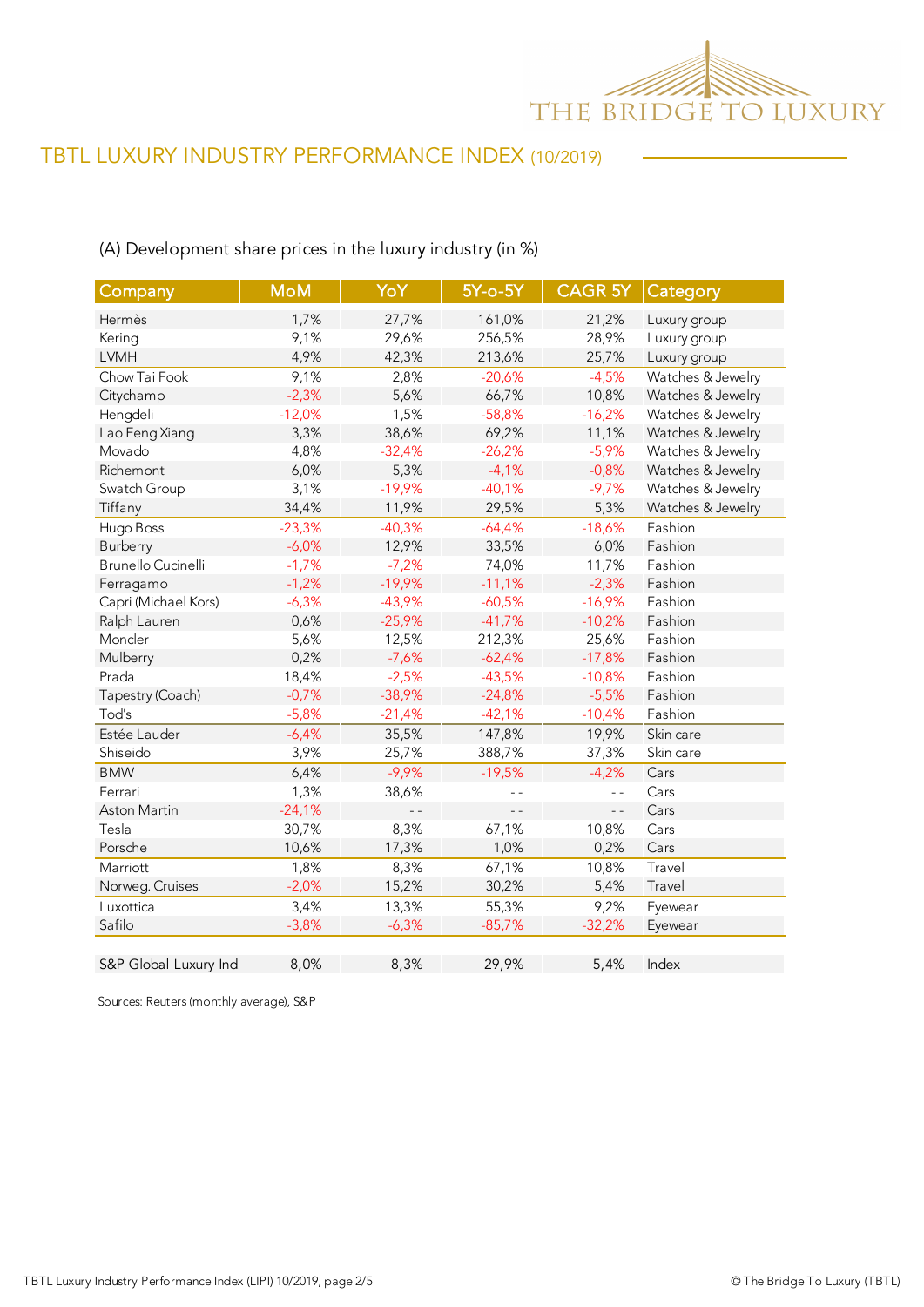

#### (B) Development selective industry indexes

#### (B1) Luxury cars: Quarterly growth rates (units sold in %) Q2 2019

| Company              | roll. 4 Qs | 5Y-o-5Y | <b>CAGR 5Y</b> |
|----------------------|------------|---------|----------------|
| Mercedes-Benz Cars   | 3,3%       | 23,1%   | 4,3%           |
| <b>BMW</b>           | 2,0%       | 14,4%   | 2,7%           |
| Rolls-Royce          | 42,1%      | 37,2%   | 6,5%           |
| Audi                 | $-7,5%$    | $-1,6%$ | $-0,3%$        |
| Bentley              | 2,4%       | 4,6%    | 0,9%           |
| Lamborghini          | 96,3%      | 138,3%  | 19,0%          |
| Porsche              | 1,9%       | 15,3%   | 2,9%           |
| Bugatti              | 6,2%       | 207,1%  | 25,2%          |
| Ferrari              | 14,5%      | 33,3%   | 5,9%           |
| Tesla                | 87,8%      | 705,6%  | 51,8%          |
| <b>Austin Martin</b> | 7,9%       | 74,2%   | 11,7%          |
| All                  | 2,0%       | 16,9%   | 3,2%           |

Source: company reports and press releases

#### (B2) Swiss watch exports growth rates (value in %)

| <b>Price Category</b>           | roll. 12 M | 5Y-o-5Y  | <b>CAGR 5Y</b> |
|---------------------------------|------------|----------|----------------|
| Export value 0-200 CHF/unit     | $-14.1%$   | $-33.1%$ | $-7.7%$        |
| Export value 201-500 CHF/unit   | $-6.1%$    | $-14,7%$ | $-3.1%$        |
| Export value 501-3.000 CHF/unit | $-3.5%$    | 3.8%     | 0,7%           |
| Export value > 3.000 CHF/unit   | 7.4%       | 1.4%     | 0.3%           |
| A                               | 3,0%       | $-1.4%$  |                |

Source: Swiss Watch Federation

#### (B3) Current production of superyachts

| number of superyachts |  | C. |
|-----------------------|--|----|

Source: Global Order Book, 2019, Boat International Media

#### (B4) Precious metals and diamonds (growth in %)

| Metal    | MoM  | YoY     | 5 Years  | <b>CAGR 5Y</b> |
|----------|------|---------|----------|----------------|
| Gold     | 1.3% | 23,7%   | 21,9%    | 4,0%           |
| Silver   | 6,3% | 26,5%   | 1.5%     | 0,3%           |
| Diamonds | 0,5% | $-3,8%$ | $-7.9\%$ | $-1,6%$        |

Sources: Macrotrends (monthly quotes); IDEX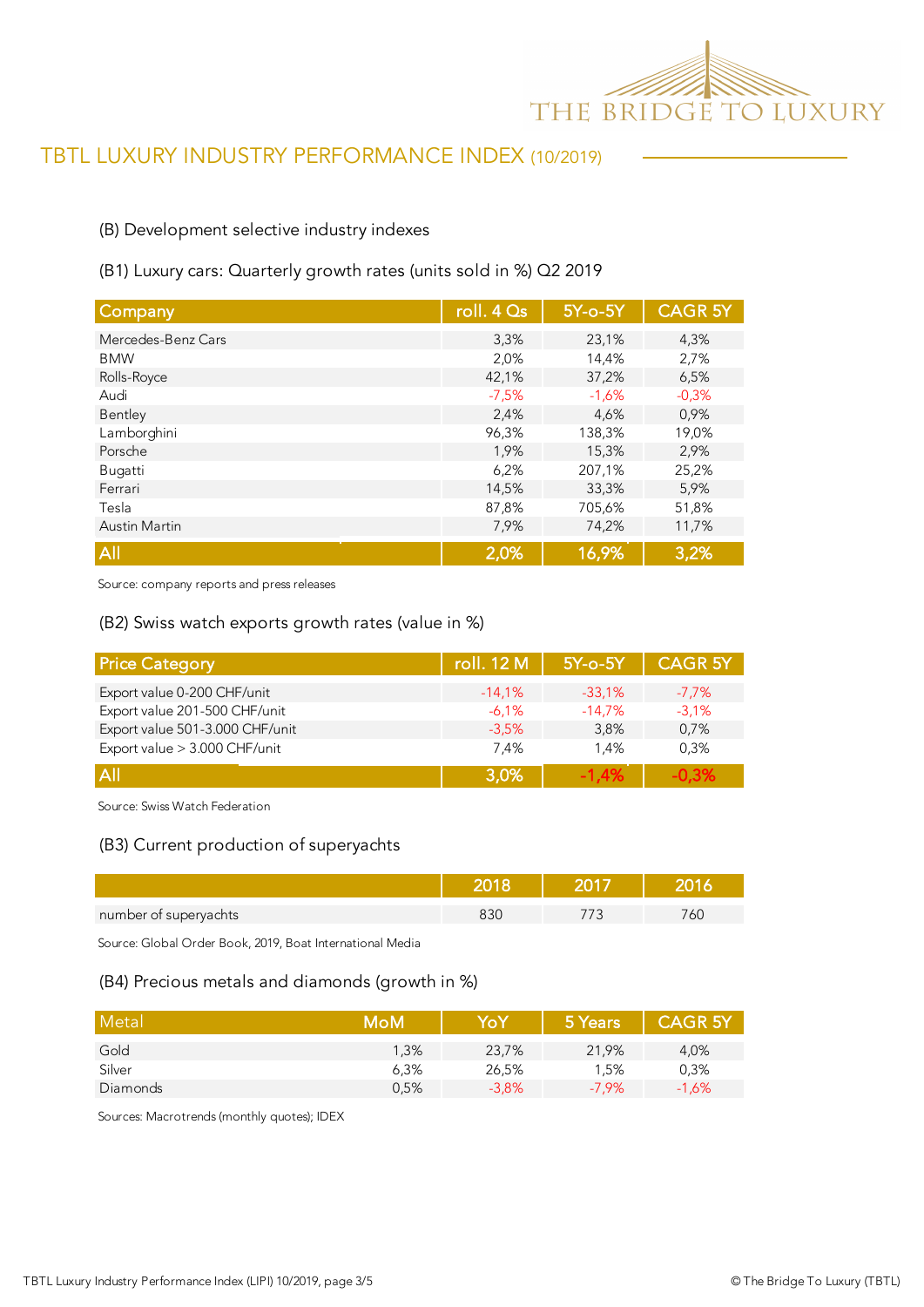

#### (B5) Fine wines

|            |      | 557-0-58 | $\triangle$ $\triangle$ GR 5 $\angle$ |
|------------|------|----------|---------------------------------------|
| Fine wines | 2.4% | 32,6%    | 5,8%                                  |

Source: Li-ex 500 wine index (per previous month)

### (C) GDP annual growth rate (in %)

| Country                                              | 2017 | 2018 | 2019E | 2020E | 2024E |
|------------------------------------------------------|------|------|-------|-------|-------|
| $\bullet$<br><b>Brazil</b>                           | 1,1% | 1,1% | 0,9%  | 2,0%  | 2,3%  |
| China                                                | 6,9% | 6,6% | 6,1%  | 5,8%  | 5,5%  |
| <u>a p</u><br>France                                 | 2,3% | 1,7% | 1,2%  | 1,3%  | 1,2%  |
| Germany                                              | 2,5% | 1,5% | 0,5%  | 1,2%  | 1,2%  |
| $\mathcal{L}^{\text{max}}_{\text{max}}$<br>Hong Kong | 3,8% | 3,0% | 0,3%  | 1,4%  | 2,9%  |
| $\bullet$<br>India                                   | 7,2% | 6,8% | 6,1%  | 7,0%  | 7,3%  |
| H.<br>Italy                                          | 1,7% | 0,9% | 0,0%  | 0,5%  | 0,6%  |
| Japan                                                | 1,9% | 0,9% | 1,2%  | 0,5%  | 0,5%  |
| Russia                                               | 1,6% | 2,3% | 1,1%  | 1,9%  | 1,8%  |
| $\langle \mathbf{0} \rangle$<br>Spain                | 3,0% | 2,6% | 2,2%  | 1,8%  | 1,6%  |
| ÷<br>Switzerland                                     | 1,7% | 2,5% | 0,8%  | 1,3%  | 1,6%  |
| ⊏<br><b>UAE</b>                                      | 0,8% | 1,7% | 1,6%  | 2,5%  | 2,5%  |
| $\frac{N}{N}$<br>Great Britain                       | 1,8% | 1,4% | 1,2%  | 1,5%  | 1,5%  |
| <b>USA</b><br>▀▀                                     | 2,4% | 2,9% | 2,3%  | 2,1%  | 1,6%  |
| World<br>⊕                                           | 3,4% | 3,8% | 3,0%  | 3,4%  | 3,6%  |

Source: IMF, 10.2019

### (D) Currencies exchange rates: the Euro's performance (change in %)

| <b>Currency</b> |                              | 1 Month | 6 Months | 12 Months |
|-----------------|------------------------------|---------|----------|-----------|
| US <sub>5</sub> |                              | 1,9%    | $-0.9%$  | $-2,3%$   |
| <b>BRL</b>      | $\blacksquare$               | $-1,6%$ | 1,5%     | 5,8%      |
| <b>CNY</b>      |                              | 0,8%    | 3,9%     | $-0,6%$   |
| HK\$            | $\frac{\sqrt{2}}{2\sqrt{3}}$ | 2,2%    | $-0,7%$  | $-1,9%$   |
| <b>JPY</b>      |                              | 2,3%    | $-3.5%$  | $-6.0\%$  |
| <b>INR</b>      | $\bullet$                    | 1,9%    | 0,7%     | $-5,6%$   |
| <b>RUB</b>      |                              | 0,3%    | $-1,9%$  | $-4.7%$   |
| <b>CHF</b>      | ٠                            | 1,2%    | $-3.6%$  | $-3,7%$   |
| <b>GBP</b>      | NZ<br>ZK                     | $-3.0%$ | 0,3%     | $-2,8%$   |

Source: Oanda, per first of month